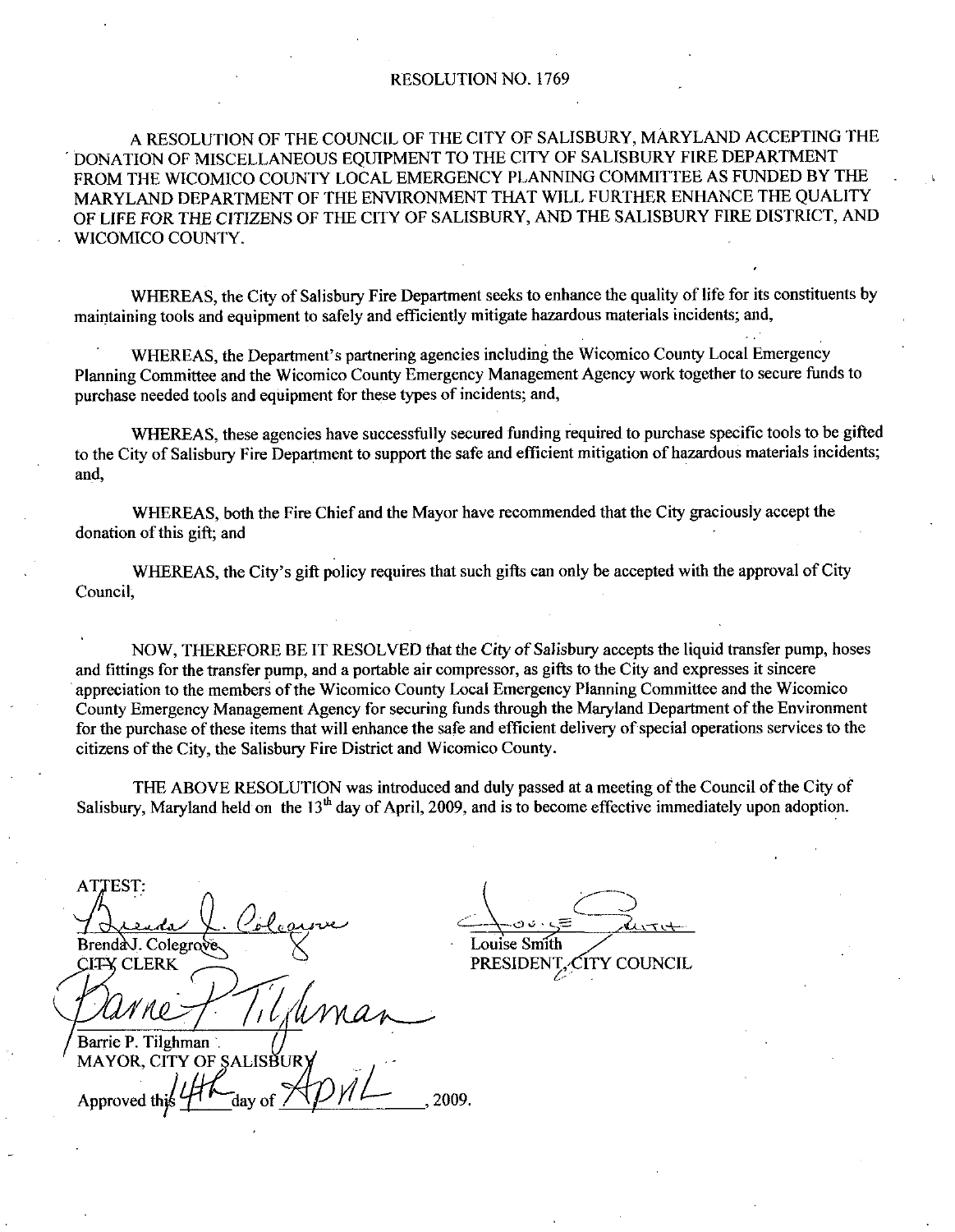## Fire Department

# **City of Salisbury**

To: Mr. John R. Pick, City Administrator Date: 18 March 2009

Departmental

MEMO

From: David B. See, Chief of the Department

Subject: Equipment Gifted by LEPC

The Maryland Department of the Environment (MDE) provides grant funding to Local Emergency Planning Committees (LEPCs) statewide through the collection of funds from facilities that house, manufacture and / or transport chemicals. These funds are allocated to purchase tools and equipment that are to be used for preparedness, response and training for hazardous materials related incidents by various first responder agencies. The Wicomico County Emergency Management Agency (WCEMA) recently contacted the Fire Department to determine what items we needed to supplement its current inventory of emergency response equipment. We identified equipment that would assist our special operations personnel in the safe transfer of liquid products from one response and training for nazardous materials related incidents by various first responagencies. The Wicomico County Emergency Management Agency (WCEMA) recen contacted the Fire Department to determine what items we needed project for these funds

Subsequently funds were appropriated from MDE to purchase the following items that will be given to the Department to be included in its arsenal of hazardous materials response mitigation equipment

| Hoses / fittings for transfer pump<br>Portable air compressor to operate pump                                                                 | \$ |            |
|-----------------------------------------------------------------------------------------------------------------------------------------------|----|------------|
|                                                                                                                                               |    | 749.00     |
|                                                                                                                                               | S. | 732.13     |
| Liquid transfer pump                                                                                                                          |    | \$1,013.50 |
| Subsequently funds were appropriated from MDE to pur<br>I be given to the Department to be included in its arsenal<br>e mitigation equipment: |    |            |
| for these funds.                                                                                                                              |    |            |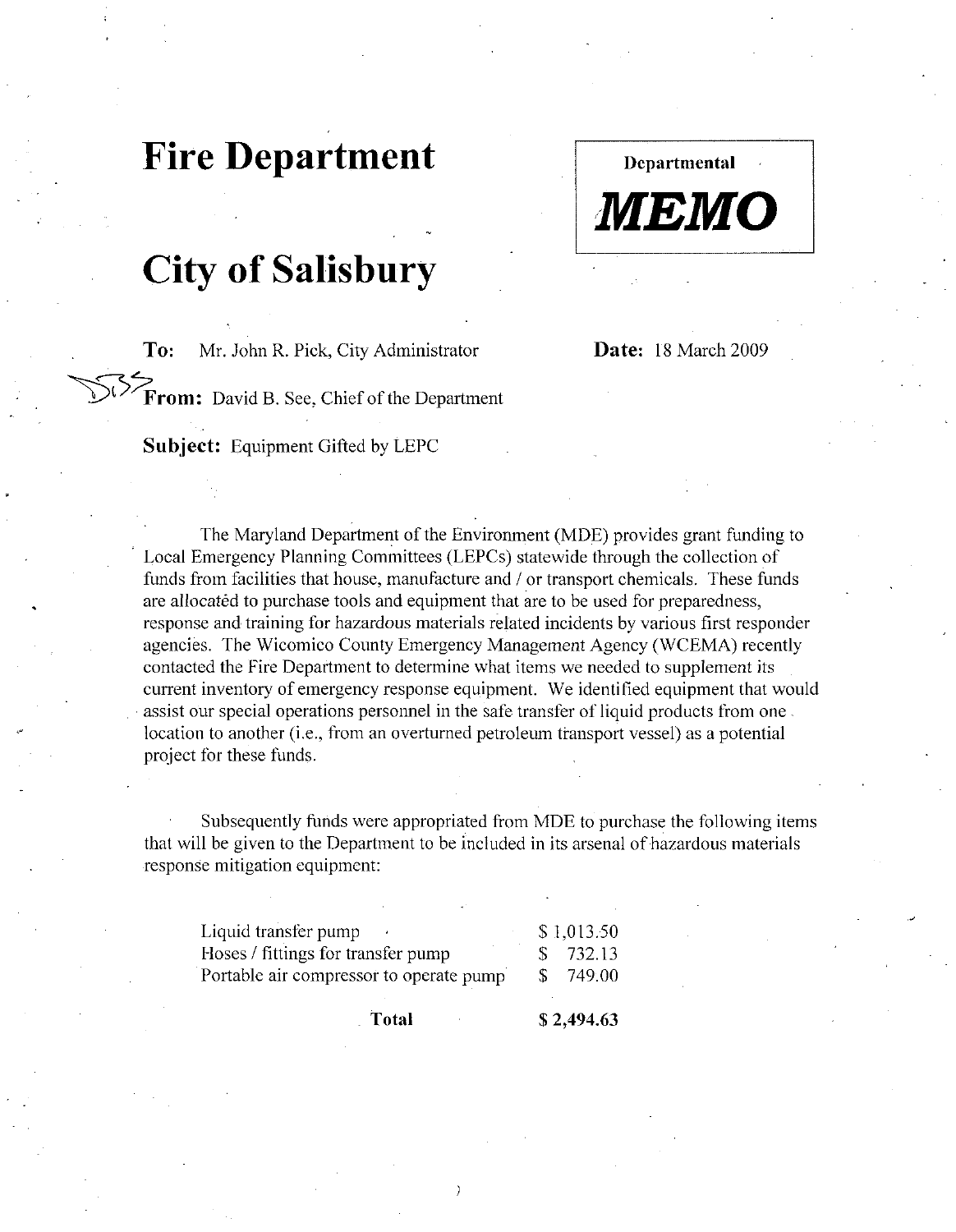In compliance with City policy such gifts can only be accepted with the approval. of the City Council. Attached you will find a resolution to accept this equipment for Council consideration

Should you have additional questions regarding this information please feel free to contact me immediately

File

cc:

CC: File<br>h:\resolutions\equipmentgiftedbylepe MEMO 0 h:\resolutions\equipmentgiftedbylepc MEMO 03.18.09.doc